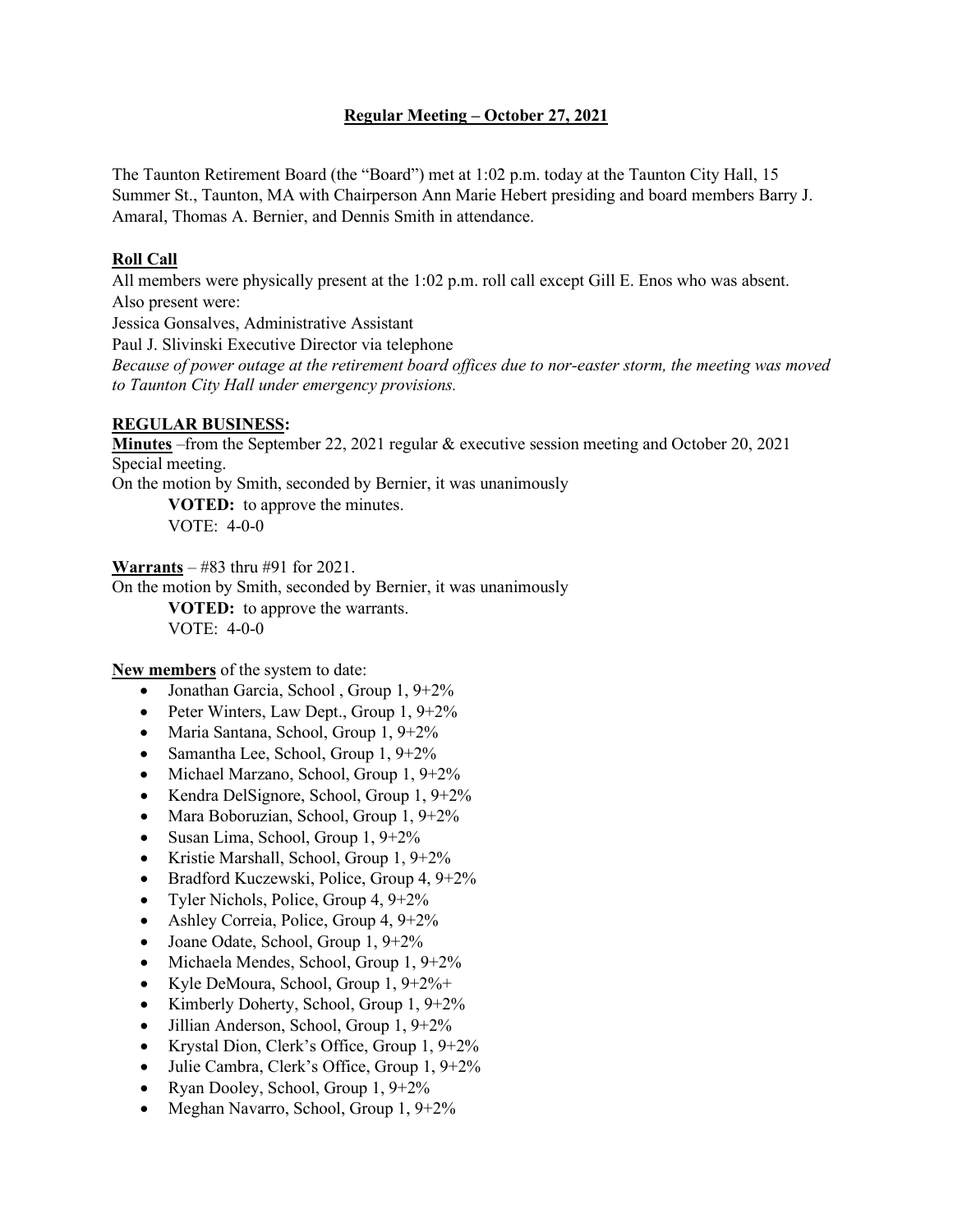- Kendra Medina, School, Group 1, 9+2%
- MaryEllen Rodrigues, School, Group 1, 9+2%
- Meagan Walczak, School, Group 1, 9+2%
- Nathan Matos, Police, Group 4,  $9+2\%$
- Samantha Mills, Building Dept., Group  $1, 9+2\%$
- Jade Shadburn, School, Group 1, 9+2%
- Michaela Oliveira, School, Group 1, 9+2%
- Melanie Flanagan, Clerk's Office, Group 1, 9+2%
- Valerie Fagan, School, Group 1, 9+2%

On the motion by Smith, seconded by Bernier, it was unanimously

**VOTED:** to approve the new members. VOTE: 4-0-0

- **Refunds/transfers** subject to D.O.R. liens:
	- Michael McGahan, THA, Group 1, 9+2%
	- Deborah Rioux, School, Group 1, 9+2%
	- Mark Gould, Law Dept, Group 1, Transfer to State Board of Retirement
	- Mary Elisabeth Hannah, School, Group 1, 9+2%

On the motion by Smith, seconded by Amaral, it was unanimously

**VOTED:** to approve the refunds & transfers. VOTE: 4-0-0

**Retirement/survivorship** applications:

- Steven Bianchi, TMLP, Group 1, superannuation, 11/14/21
- Stephen Correia, Police, Group 4, superannuation, 12/31/21
- Kathleen Faidell, School, Group 1, superannuation, 1/2/2022
- Diane E. Ferreira, School, Group 1, superannuation, 12/31/2021
- Catherine McCrillis, School, Group 1, superannuation,  $1/31/22$
- Roseanna Pelletier, Comm Dev, Group 1, superannuation,  $1/31/22$
- Robert J. Fernandes, Fire, Group 4, superannuation, 1/21/22

On the motion by Smith, seconded by Amaral, it was unanimously

**VOTED:** to approve the retirements and survivorships. VOTE: 4-0-0

## **Deaths**

- Belmeda Perry, DOD:  $9/18/21$  Section 101 survivor of Edward Perry. No further benefits payable.
- Sheldon Westgate, DOD: 9/13/21, Opt C survivorship payable to his widow-Tina Westgate.
- Wilma Medeiros, DOD: 9/7/21, Opt C survivor of Robert Medeiros. No further benefits payable
- Ralph Potter, DOD: 10/8/2021, Opt A accidental disability, Sec. 101 benefits of \$1,000 per month for widow Karen Potter.
- David L. Frates, DOD 10/14/21, Opt A, accidental disability, no further benefits to be paid
- John McGovern, DOD 10/18/21, Opt B, accidental disability, Sec. 101 benefits of \$1,000 per month for widow Margaret McGovern.

• Henry L. Tartaglia, DOD 9/28/21, Opt C survivorship payable to his widow-Kathleen Tartaglia. On the motion by Smith, seconded by Bernier, it was unanimously

**VOTED:** to acknowledge deaths and approve Section 101 survivorships for Karen Potter and Margaret McGovern.

VOTE: 4-0-0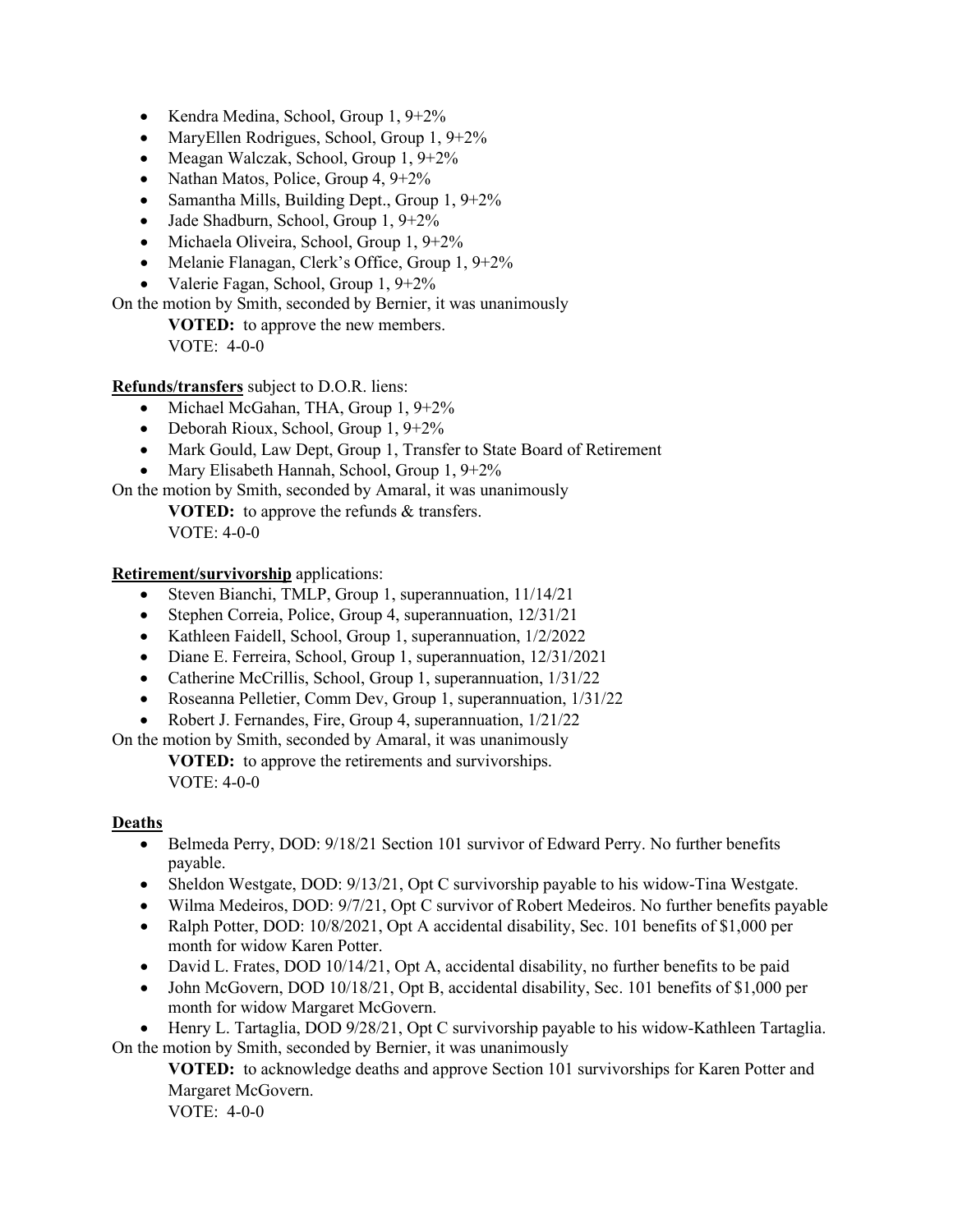**Make-up/redeposits** and liability for creditable service:

- Anthony Pistolese, III, Veteran service credit 1 year, 6 months.
- Julie Cambra, refund redeposit  $-11/23/1998$  to  $2/5/2001$ ; 2 years, 2 months, 13 days, p.t. prorated school dept.

On the motion by Smith, seconded by Bernier, it was unanimously

**VOTED:** to approve liability for creditable service.

VOTE: 4-0-0

**PERAC** Memo's and correspondence:

- PERAC Memo #25/2021 Tobacco Company List
- PERAC Memo  $\#26/2021$  Mandatory Retirement Board Member Training  $4<sup>th</sup>$  Quarter 2021
- PERAC Memo #27/2021 Appropriation Data Due October 31, 2021
- PERAC Memo #28/2021 Buying Back Elected Official Service Time
- PERAC Memo #29/2021 Expansion of Post-Retirement Work in the Public Sector
- On the motion by Smith, seconded by Amaral, it was unanimously

**VOTED:** to receive and place on file. VOTE: 4-0-0

#### **Investments** & accounting:

• Accounting reports for m/e  $08/31/2021$  – Trial Balance, Cash Receipts & Disbursements, and Journal Entries. Bristol County Savings Bank Checking account statement and reconciliation as of m/e 08/31/2021. After full review of all reports, the Board voted as follows:

On the motion by Smith, seconded by Amaral, it was unanimously

**VOTED:** to approve accounting reports for m/e  $08/31/2021$  – Trial Balance, Cash Receipts & Disbursements, and Journal Entries and the Bristol County Savings Bank Checking account statement and reconciliation as of 08/31/2021. VOTE: 4-0-0

• Investment Purchases (\$14,630,736.46) and Sales (\$14,630,736.46 for m/e  $08/31/2021$ . On the motion by Smith, seconded by Bernier, it was unanimously

**VOTED**: to approve the purchases & sales as of 08/31/2021. VOTE: 4-0-0

## **Funding & Budget requests**:

• The Board reviewed budget expenditures and account balances thru m/e 09/30/2021. On the motion by Smith, seconded by Amaral, it was unanimously

**VOTED:** to approve expenditures & balances and place on file. VOTE: 4-0-0

**Travel, Education** & Conferences: There were none.

## **Legal** matters:

• The Board reviewed legal expenses of \$6,212.00 for m/e 09/30/2021 for Atty. Michael Sacco. On the motion by Smith, seconded by Bernier, it was unanimously

**VOTED:** to approve the legal expenses for m/e 09/30/2021. VOTE: 4-0-0

• Domestic Relations Order (DRO) – Edward J. Walsh, Jr. vs. Robin L. Walsh. Atty. Sacco has recommended approval of the draft DRO.